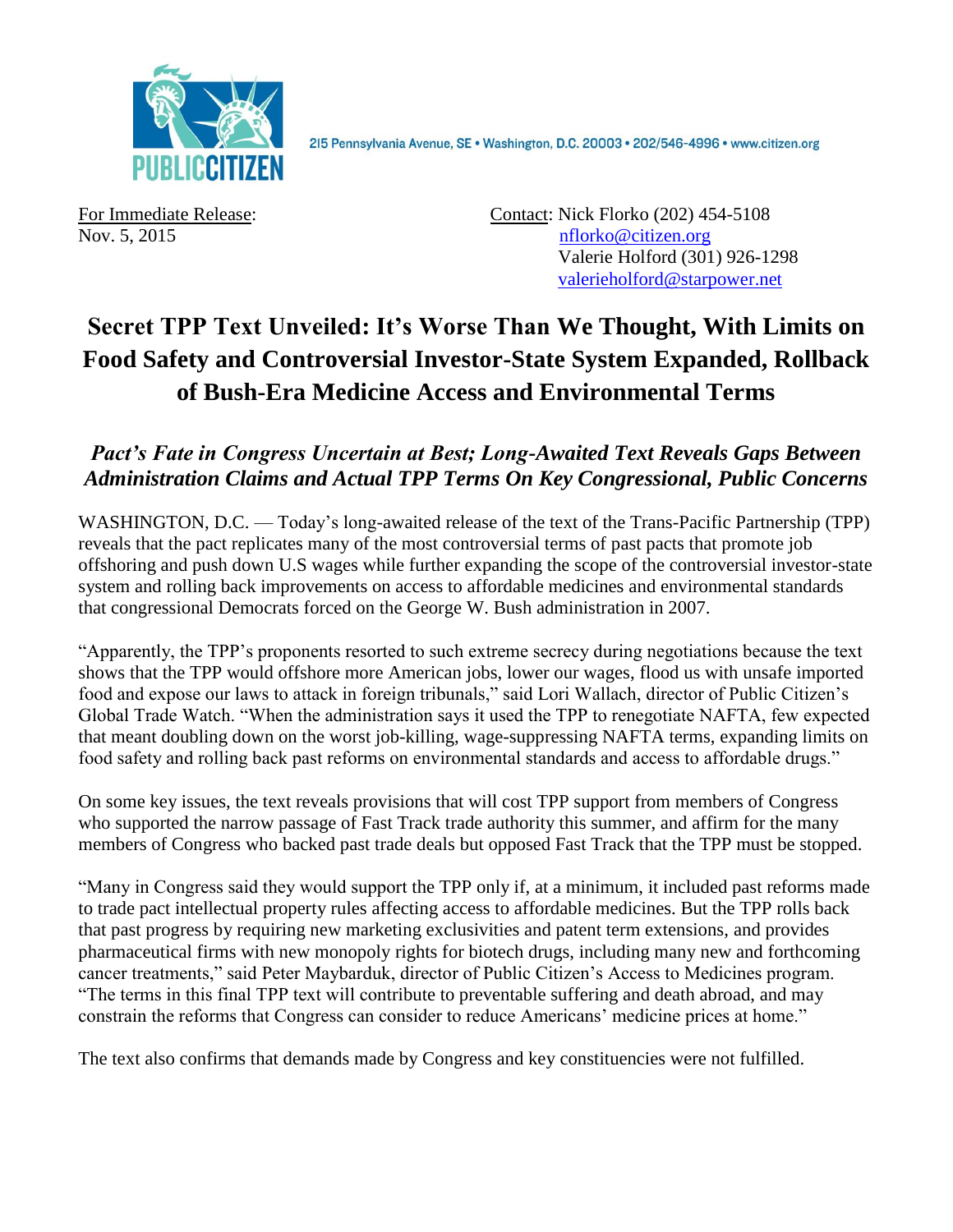"From leaks, we knew quite a bit about the agreement, but in chapter after chapter, the final text is worse than we expected with the demands of the 500 official U.S. trade advisers representing corporate interests satisfied to the detriment of the public interest," said Wallach.

Today's text release confirms concerns about the TPP that were based on earlier leaks and reveals ways in which the TPP rolls back past public interest reforms to the U.S. trade model and expands anti-public interest provisions demanded by the hundreds of official U.S. corporate trade advisers:

#### **Worse anti-public-interest provisions relative to past U.S. trade pacts**

- The TPP Intellectual Property Chapter would roll back the "May 2007" reforms for access to medicines.
- The TPP Environment Chapter would roll back the "May 2007" reforms by eliminating most of the seven Multilateral Environmental Agreements that past pacts have enforced.
- The TPP Investment Chapter would expand the scope of policies that can be challenged and the basis for such challenges, including for the first time ever allowing investor-state dispute settlement (ISDS) enforcement of World Trade Organization intellectual property terms and new challenges to financial regulations.
- With Japanese, Australian and other firms newly empowered to launch ISDS attacks against the United States, the TPP would *double* U.S. ISDS exposure with more than 9,200 additional subsidiaries operating here of corporations from TPP nations newly empowered to launch ISDS cases against the U.S. government. (About 9,500 U.S. subsidiaries have ISDS rights under ALL existing U.S. investor-state-enforced pacts.)
- The [TPP E-Commerce Chapter](http://www.citizen.org/pressroom/pressroomredirect.cfm?ID=5723) would undermine consumer privacy protections for sensitive personal health, financial and other data when it crosses borders by exposing such policies to challenge as a violation of the TPP limits on regulation of data flows.
- TPP "Sanitary and Phytosanitary" chapter terms would impose new limits on imported food safety relative to past pacts. This includes new challenges to U.S. border inspection systems that can be launched based on extremely subjective requirements that inspections must "limited to what is reasonable and necessary" as determine by a TPP tribunal. New language that replicates the industry demand for a so-called Rapid Response Mechanism that requires border inspectors to notify exporters for every food safety check that finds a problem and give the exporter the right to bring a challenge to that port inspection determinations – meaning new rights to bring a trade challenge to individual border inspection decisions (including, potentially, laboratory or other testing) that second-guesses U.S. inspectors and creates a chilling effect that would deter rigorous oversight of imported foods.

### **Anti-public interest provisions that are the same as past U.S. pacts**

- The TPP Investment Chapter would eliminate many of the risks and costs of relocating American jobs to low-wage countries, incentivizing more American job offshoring.
- The TPP procurement chapter would offshore our tax dollars to create jobs overseas instead of at home by giving firms operating in any TPP nation equal access to many U.S. government procurement contracts, rather than us continuing to give preference to local firms to build and maintain our public libraries, parks, post offices and universities.
- Contrary to Fast Track negotiating objectives, the TPP would grant foreign firms greater rights than domestic firms enjoy under U.S. law and in U.S. courts. One class of interests – foreign firms – could *privately enforce* this public treaty by skirting domestic laws and courts to challenge U.S. federal,